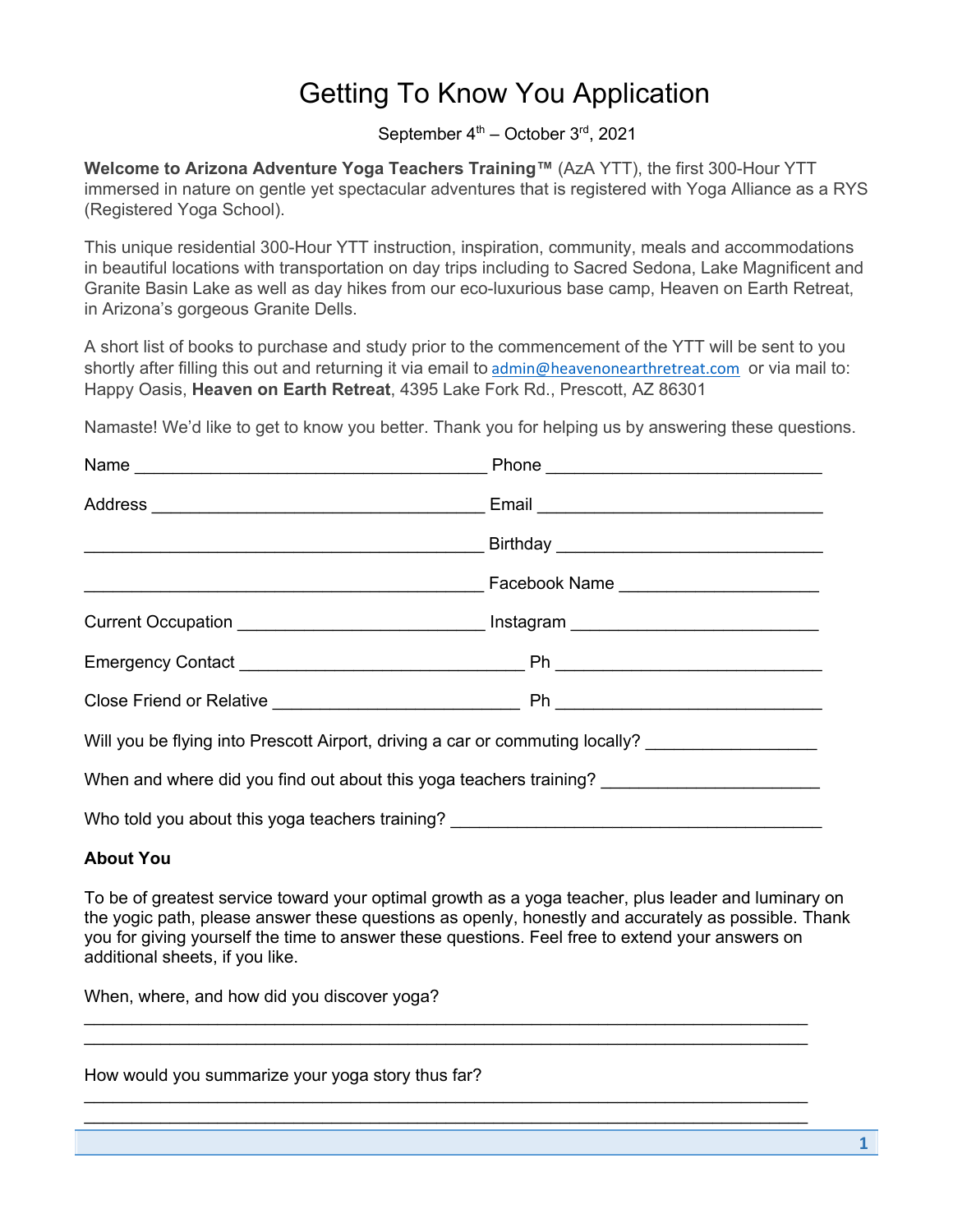Which facets of yoga do you practice most often and why? (for example, the limbs of ashtanga or raja yoga, meditation, asanas, studying and discussing sacred texts, kirtan, mudras, mantras, etc.)

Which yoga teachers do you most admire? And why?

What are your core values? What are your core values?

Have you ever meditated? Yes or No, A Little or Some or \_\_\_\_\_\_\_\_\_\_\_\_\_\_\_\_\_\_\_\_\_\_\_\_

If yes, do you have a regular or irregular meditation practice? Please describe

How has your yoga or meditation practice transformed you or blessed your life?

<u> 1989 - Johann Stoff, Amerikaansk politiker († 1989)</u>

What are your most cherished thoughts and feelings about your relationship with yoga and how it can benefit humanity?

<u> 1989 - Johann Stoff, amerikansk politiker (d. 1989)</u>

What attracts you to Arizona Adventure Yoga Teachers Training™?

What is your intention for participating in this YTT?

What would you love to experience while on this journey of a lifetime with Arizona Adventure Yoga Teachers Training™?

Ideally, our AzA YTT aligns with your areas of interest. How interested are you in focusing on each of these yoga subjects during this training? Please highlight your interest level for each topic.

 $\overline{2}$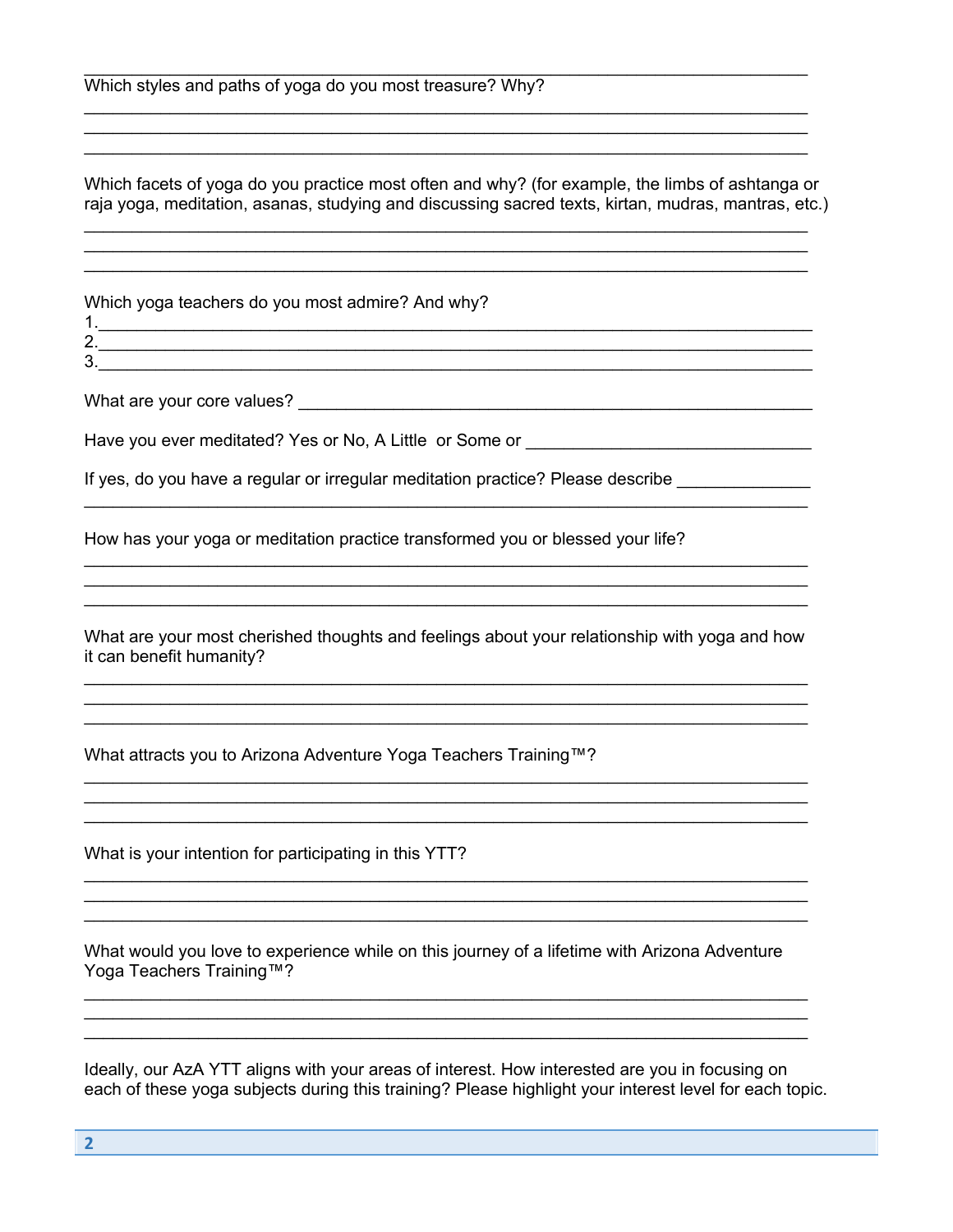| Sunrise Salutations into the Sun      | O       | O | O | O |
|---------------------------------------|---------|---|---|---|
| <b>Morning Mountaintop Meditation</b> | O       | O | O | O |
| Yoga Along the Trails                 | O       | O | O | O |
| Guided Meditation w/ instruction      | O       | O | O | O |
| <b>Silent Meditation</b>              | O       | O | O | O |
| Being Able to Teach Hatha             | O       | O | O | O |
| Be Able to Teach Vinyasa              | O       | O | O | O |
| Restorative & Yin Yoga                | O       | O | O | O |
| <b>Asana Enhancements</b>             | O       | O | O | O |
| Yamas & Niyamas                       | O       | O | O | O |
| Partner Yoga                          | O       | O | O | O |
| Aerial Yoga                           | O       | O | O | O |
| Yoga Nidra                            | O       | O | O | O |
| Kids Yoga                             | O       | O | O | O |
| Mandala/Kaleidoscopic Yoga            | O       | O | O | O |
| Chakra Yoga                           | O       | O | O | O |
| <b>Mudras</b>                         | O       | O | O | O |
| <b>Mantras</b>                        | O       | O | O | O |
| Pranamaya                             | O       | O | O | O |
| <b>Self Actualization</b>             | O       | O | O | O |
| Understanding the Chakras             | O       | O | O | O |
| Public Speaking Tips for Teaching     | O       | O | O | O |
| <b>Bliss Conscious Communication</b>  | O       | O | O | O |
| Posture and Alignment                 | O       | O | O | O |
| Anatomy & Physiology                  | O       | O | O | O |
| Yoga in Sacred Sedona                 | O       | O | O | O |
| Yoga at the Grand Canyon              | O       | O | O | O |
| Yoga in the Clifftop Dome             | O       | O | O | O |
| Yoga on the Rooftop with Views        | O       | O | O | O |
| Barefoot Yoga on the Edible Lawn      | O       | O | O | O |
| Yoga in the Pool or Hot Tub           | O       | O | O | O |
| Barefoot Yoga on the Beach            | O       | Ő | Ő | O |
| Chanting Kirtan and Bhajans           | O       | O | O | O |
| <b>Sacred Circle Singing</b>          | O       | Ω | Ω | O |
| <b>Sacred Ceremonies</b>              | O       | O | O | O |
| Yogic Philosophies and                | O       | O | O | O |
| Poetry to enhance your classes        | O       | O | O | O |
| Organic Vibrant Vegan Cuisine         | O       | Ő | O | O |
| Half Day Cleanse with Fresh Juices    | $\circ$ | O | O | O |
| Silent solo half-day Vision Quest     | O       | O | O | O |
| Solo camp & morning Vision Quest      | O       | O | O | O |
| Foraging for Wild Edible Plants       | O       | O | O | O |
| Yoga for Special Populations          | O       | O | O | O |
|                                       |         |   |   |   |

 $\_$ 

Others? Please Describe: \_\_\_\_\_\_\_\_\_\_\_\_\_\_\_\_\_\_\_\_\_\_\_\_\_\_\_\_\_\_\_\_\_\_\_\_\_\_\_\_\_\_\_\_\_\_\_\_\_\_\_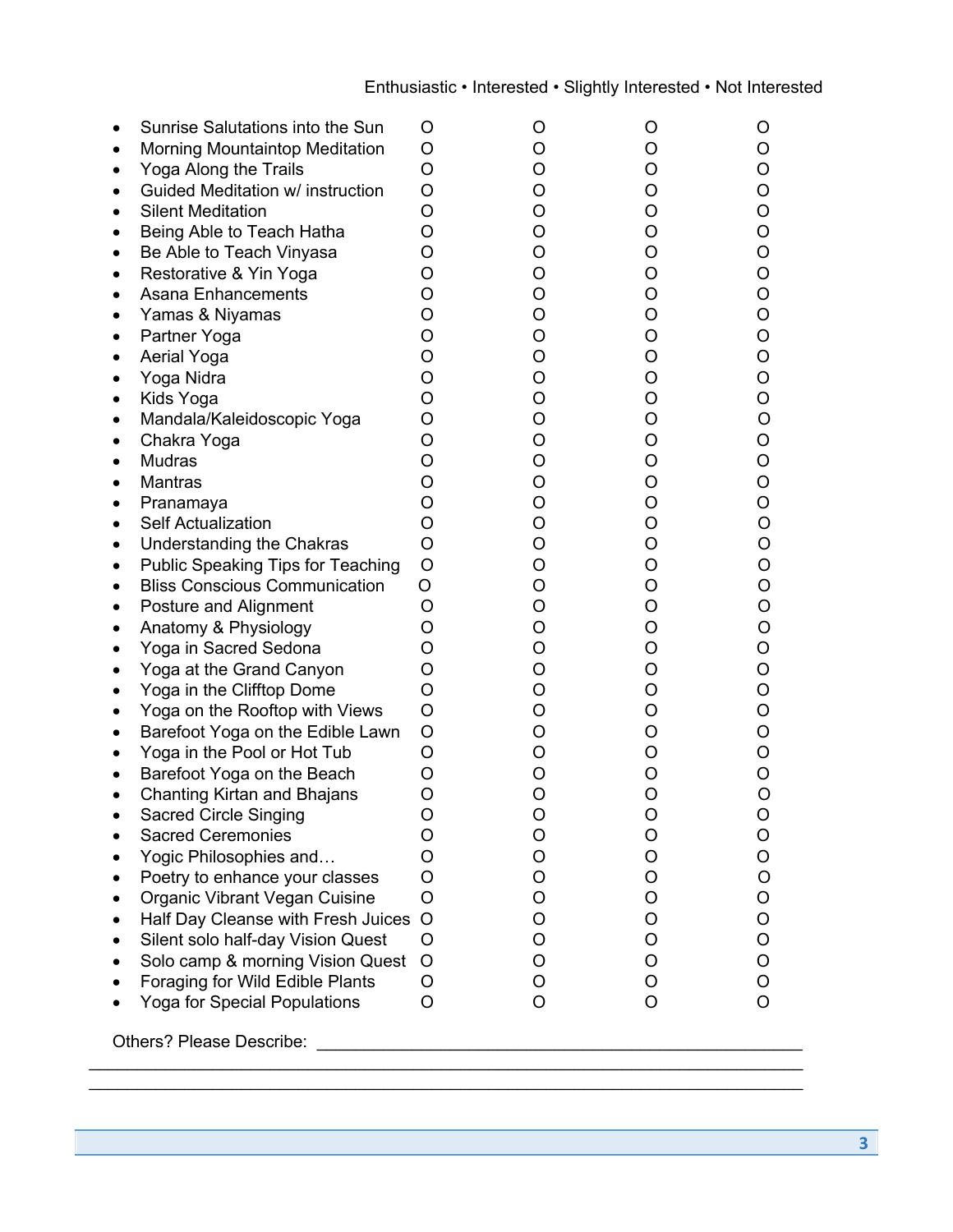| Is this YTT for your personal development or do you also envision teaching yoga after this YTT? |  |  |  |  |
|-------------------------------------------------------------------------------------------------|--|--|--|--|
| If yes, ideally when, to whom and how often?                                                    |  |  |  |  |

Which yoga styles and classes are you interested in doing and/or in teaching after this training?  $\_$ 

 $\_$  $\_$ 

Have you ever lived in an ashram or community setting? If yes, where, when and for how long?  $\_$ 

 $\_$ 

**Injuries / Health Conditions** Do you have any injuries or health conditions (mental, emotional or physical) we should know about? If yes, please explain. \_\_\_\_\_\_\_\_\_\_\_\_\_\_\_\_\_\_\_\_\_\_  $\_$ 

| Are you currently on any medications? | Yes | If yes please explain what and |
|---------------------------------------|-----|--------------------------------|
| for which condition(s)?               |     |                                |

 $\_$  $\_$ 

 $\_$ 

 $\_$ 

 $\_$ 

**Food Allergies / Nutritional Preferences** Do you have any food allergies or nutritional preferences we should know about?

Yes \_\_\_\_\_ No \_\_\_\_\_\_ If yes, please explain.

**Meals** Are you comfortable eating mostly organic vibrant vegan vegetarian cuisine for the duration of the course? Yes \_\_\_\_\_\_ No \_\_\_\_\_\_\_ If no, please explain. \_\_\_\_\_\_\_\_\_\_\_\_\_\_\_\_\_\_\_\_\_\_\_\_\_\_\_\_\_\_\_\_\_\_\_

**Pets/Service Animals: Please note that no pet or service animals of any kind are permitted on or nearby the premises at any time.** Please know that we are very much animal lovers and only make this guideline to enhance our ability to focus on the teachings of this training. In addition, Heaven on Earth Retreat is an important wildlife sanctuary that protects wildlife whose lives count on drinking from the retreat's pond oasis. Do you agree to abide by this guideline? Yes No

**Smoking, Vaping and Ingesting: No smoking or vaping, etc, of cigarettes or marijuana, etc, are permitted anywhere on the premises at any time of day or night.** Do you have a smoking or vaping habit that you are wishing to give up or refrain from at least during this retreat? Yes No Fig. yes, please explain. \_\_\_\_\_\_\_\_\_\_\_\_\_\_\_\_\_\_\_\_\_\_\_\_\_\_\_\_\_\_\_\_\_\_\_\_\_\_\_\_\_\_\_\_

|                                      | If you are wishing to give up smoking, you are welcome to apply. We have helped those sincerely |
|--------------------------------------|-------------------------------------------------------------------------------------------------|
| wishing to give up smoking to do so. |                                                                                                 |

 $\_$ 

Do you have a medical marijuana need? Yes No Lif yes, please explain

**No mind-altering substances of any kind including alcohol and recreational or pharmaceutical drugs** are permitted during the course of this retreat, unless absolutely necessary and prescribed.